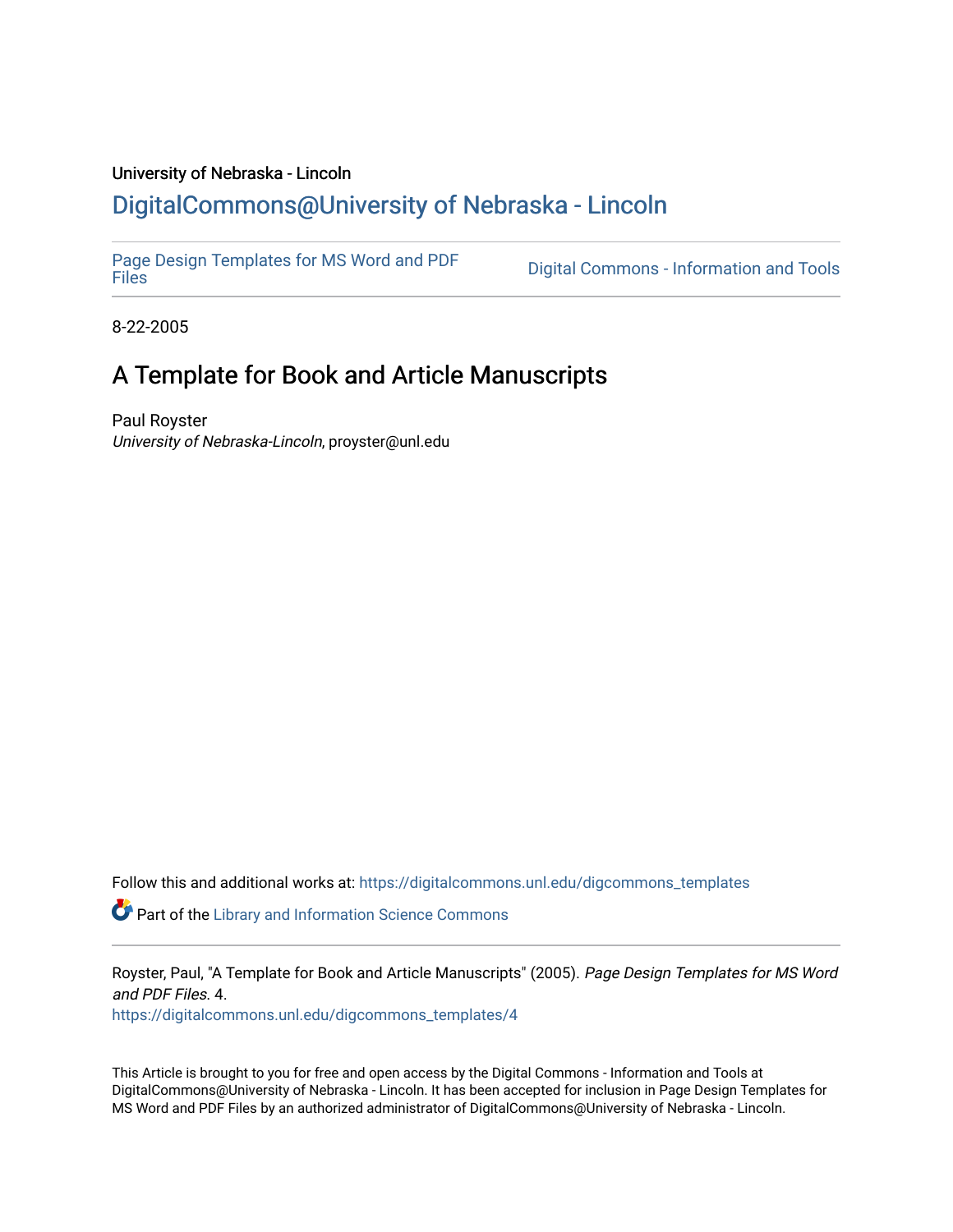If you are submitting your document to a publisher, then this template/format is recommended.

It generates traditional manuscript-style pages for books or scholarly journal articles. The blank file and template both include design and typographic settings to accommodate common text elements: headings, subtitles, extracts, etc. The font is Courier New, 12-point, set on a 24-point line. All type is the same size. The design is "left aligned"- all titles, subtitles, headings, etc. are lined up on the left margin. Text paragraphs, titles, headings, references, and endnotes are not justified. A single blank line (12 points) is added between paragraphs.

There is no specification for "captions" or "illustrations." Captions should be submitted in a separate file, using regular text styles. Tables, figures, and illustrations should also be submitted as separate files and not inserted into the text; but do indicate their proper placement in the text (or "call-out") by inserting "[figure 1 here]," "[table 7 here]," etc., before or after the paragraph they relate to.

For documents to be read onscreen, see the templates for Screen Serif or Screen SansSerif. They create two-column pdf pages that fit on a single screen at 75% magnification and use typefaces that are readable at that size. They look more "finished" than this manuscript style.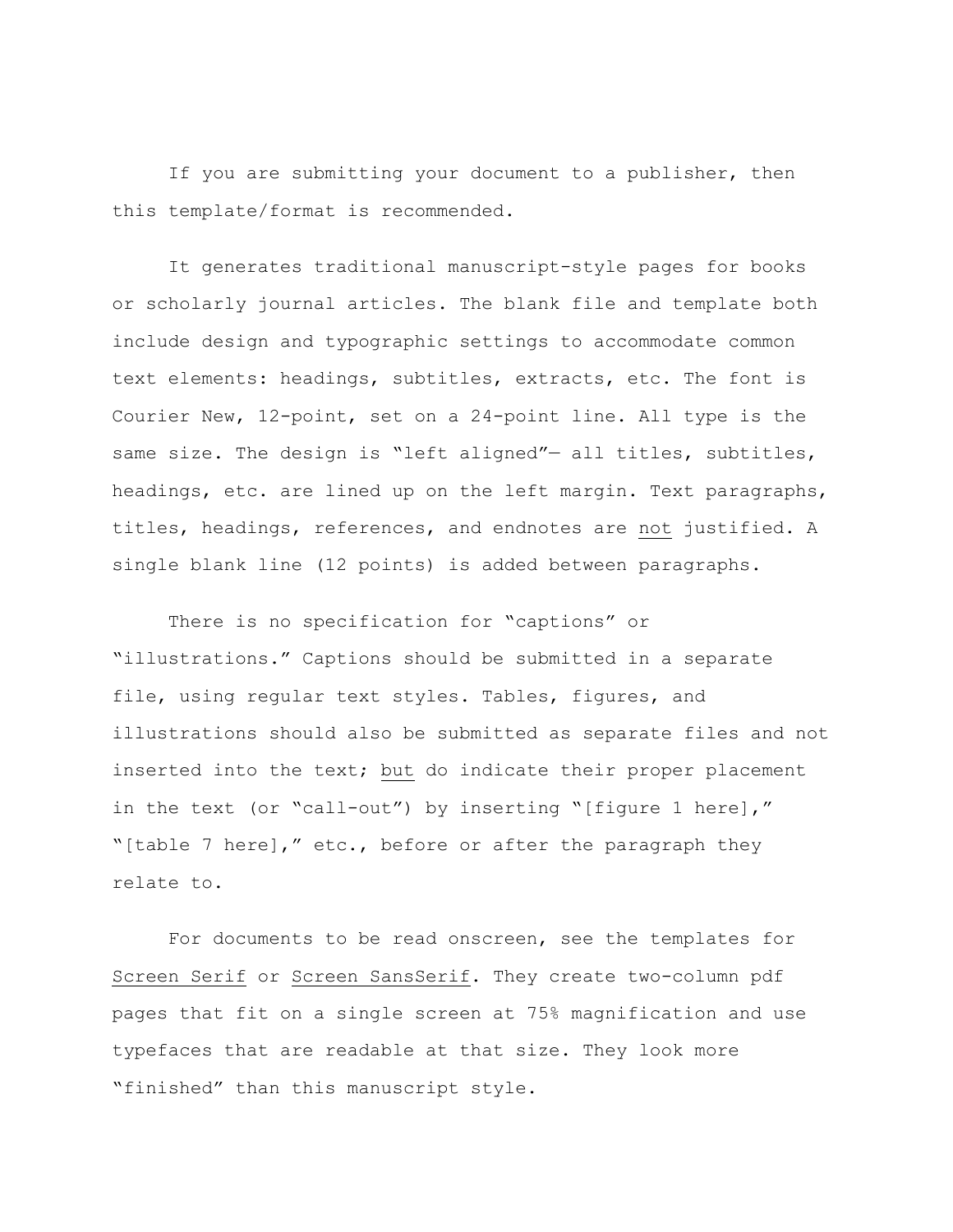For documents to be printed and read on paper, see the templates for Printed Serif. It uses smaller type, conserves paper, and imitates the look of a 2-page book or journal spread.

### **The two files attached to this documents are:**

Manuscript style file.doc = a blank MS Word file with these page and type specifications already loaded. Enter (or paste) your text into this file and Save under a new name. Manuscript style template.dot = an MS Word template; store and use this to create a new blank document. Templates are generally stored in a folder in Program Files > Microsoft Office > Templates

What follows are sample pages and specifications for the type, margins, settings, etc.

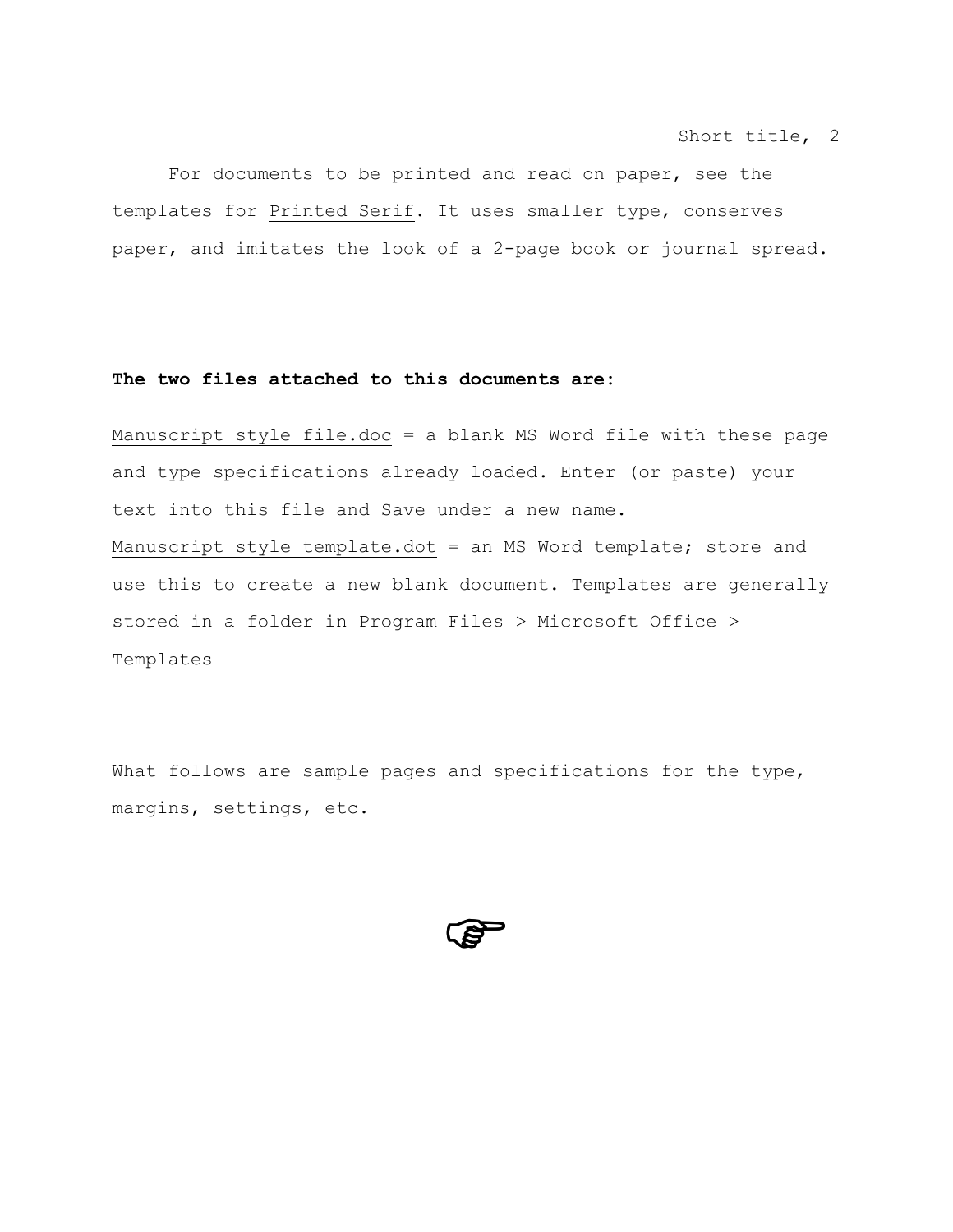#### **Lorem Ipsum [title]**

*Dolor Sit Amet, Consectetuer Adipiscing Elit [subtitle]* 

Marcus T. Cicero, Senatus populusque Romani [author]

Lorem ipsum dolor sit amet, consectetuer adipiscing elit. In in nunc. Praesent odio. Phasellus nunc magna, luctus id, scelerisque id, sodales vel, wisi. Nulla lacinia tincidunt quam. Pellentesque dignissim. Vestibulum laoreet libero et erat. Morbi wisi. Etiam pretium odio in dolor. Nulla vulputate commodo lacus. Fusce ornare rutrum nunc. [Body text paragraph]

Proin suscipit, libero vitae commodo egestas, lacus erat dapibus metus, quis semper ligula urna quis tortor. Cras nonummy, sem non placerat eleifend, urna tortor feugiat orci, tincidunt suscipit nunc orci sit amet ipsum. Duis molestie viverra sem. Nam vel mauris. Cras sit amet dui vel eros mattis laoreet. Nunc a nunc quis ligula mollis aliquam. Fusce vel nibh. Praesent rhoncus vestibulum sem. Vivamus eu diam et nibh malesuada ornare. Donec facilisis convallis est. Donec id elit in mi congue iaculis. Mauris ac sem id nibh tincidunt tincidunt. Donec nulla sem, aliquam in, dignissim vel, faucibus a, lorem. Donec id elit in mi congue iaculis. Mauris ac sem id nibh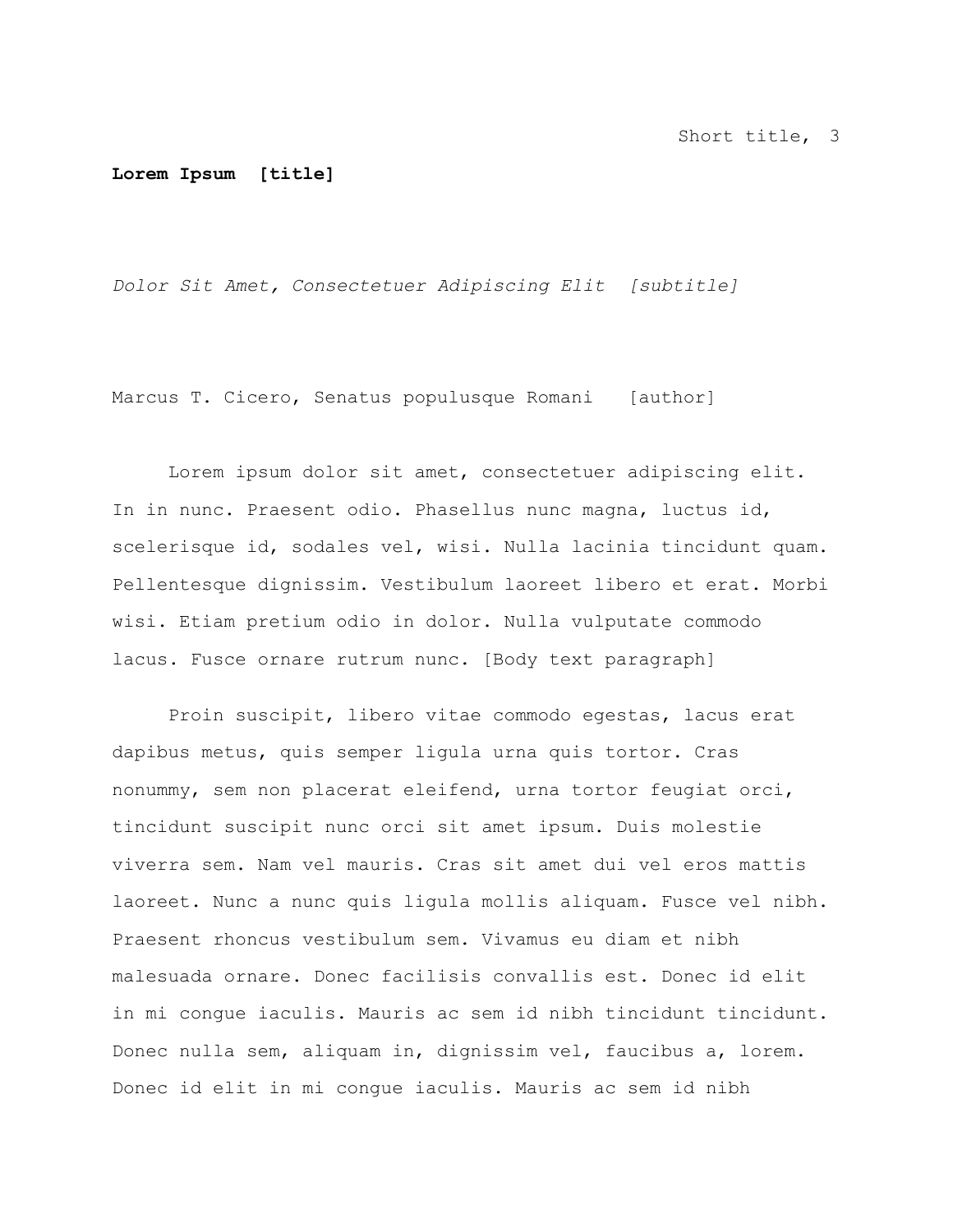tincidunt tincidunt. Donec nulla sem, aliquam in, dignissim vel, faucibus a, lorem.

#### **Heading 1**

Pellentesque nunc orci, faucibus in, venenatis at, facilisis vehicula, erat. Nulla facilisi. Fusce quis quam sit amet magna suscipit venenatis. Quisque hendrerit est et nisl. Sed a ligula. Aenean sed metus. Phasellus eleifend massa id odio. Ut scelerisque faucibus tellus. Maecenas sed erat eget massa luctus sagittis.

#### **Heading 2**

Vestibulum ultrices imperdiet mauris. Cras malesuada sapien. Nullam laoreet. Lorem ipsum dolor sit amet, consectetuer adipiscing elit. Fusce scelerisque dictum enim. Phasellus a nisl eget neque condimentum sagittis. Curabitur magna purus, hendrerit vel, euismod in, sollicitudin at, dui.

#### Heading 3

Phasellus cursus ante eu enim auctor condimentum. Duis augue lectus, pretium vitae, tempor id, dapibus a, leo. Pellentesque mattis sem nec felis. Aenean turpis sem, tristique at, gravida ultrices, lobortis vel, turpis.

Integer laoreet pretium magna. Vestibulum luctus facilisis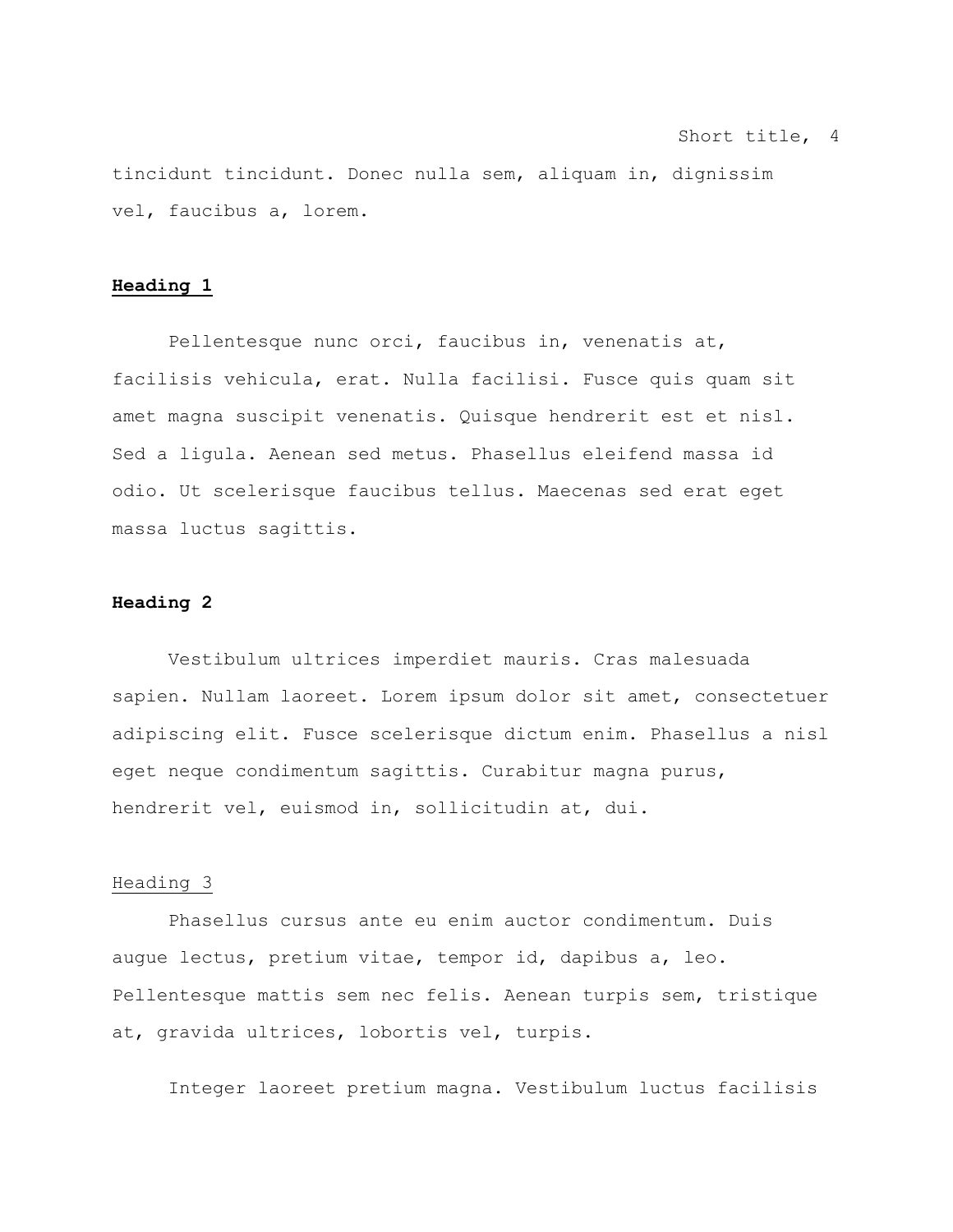justo. Etiam dui. Quisque et felis quis neque faucibus tempus. Cras dictum hendrerit dolor. Sed pulvinar, quam sit amet mollis egestas, orci eros hendrerit est, mollis pharetra erat lorem non ipsum. Nam in purus. Nulla orci felis, tempor nec, dapibus quis, laoreet in, diam. Cum sociis natoque penatibus et magnis dis parturient montes, nascetur ridiculus mus. Ut id odio id wisi malesuada aliquet. Nullam pharetra vestibulum tellus. Fusce vulputate fermentum tortor. Duis vel eros. Aenean pellentesque fringilla dolor.

Lorem ipsum dolor sit amet, consectetuer adipiscing elit. In in nunc. Praesent odio. Phasellus nunc magna, luctus id, scelerisque id, sodales vel, wisi. Nulla lacinia tincidunt quam. Pellentesque dignissim. Vestibulum laoreet libero et erat. Morbi wisi. Etiam pretium odio in dolor. Nulla vulputate commodo lacus. Fusce ornare rutrum nunc. [Block text]

Lorem ipsum dolor sit amet, consectetuer adipiscing elit. In in nunc. Praesent odio. Phasellus nunc magna, luctus id, scelerisque id, sodales vel, wisi. Nulla lacinia tincidunt quam. Pellentesque dignissim. Vestibulum laoreet libero et erat. Morbi wisi. Etiam pretium odio in dolor. Nulla vulputate commodo lacus. Fusce ornare rutrum nunc.

Proin suscipit, libero vitae commodo egestas, lacus erat dapibus metus, quis semper ligula urna quis tortor. Cras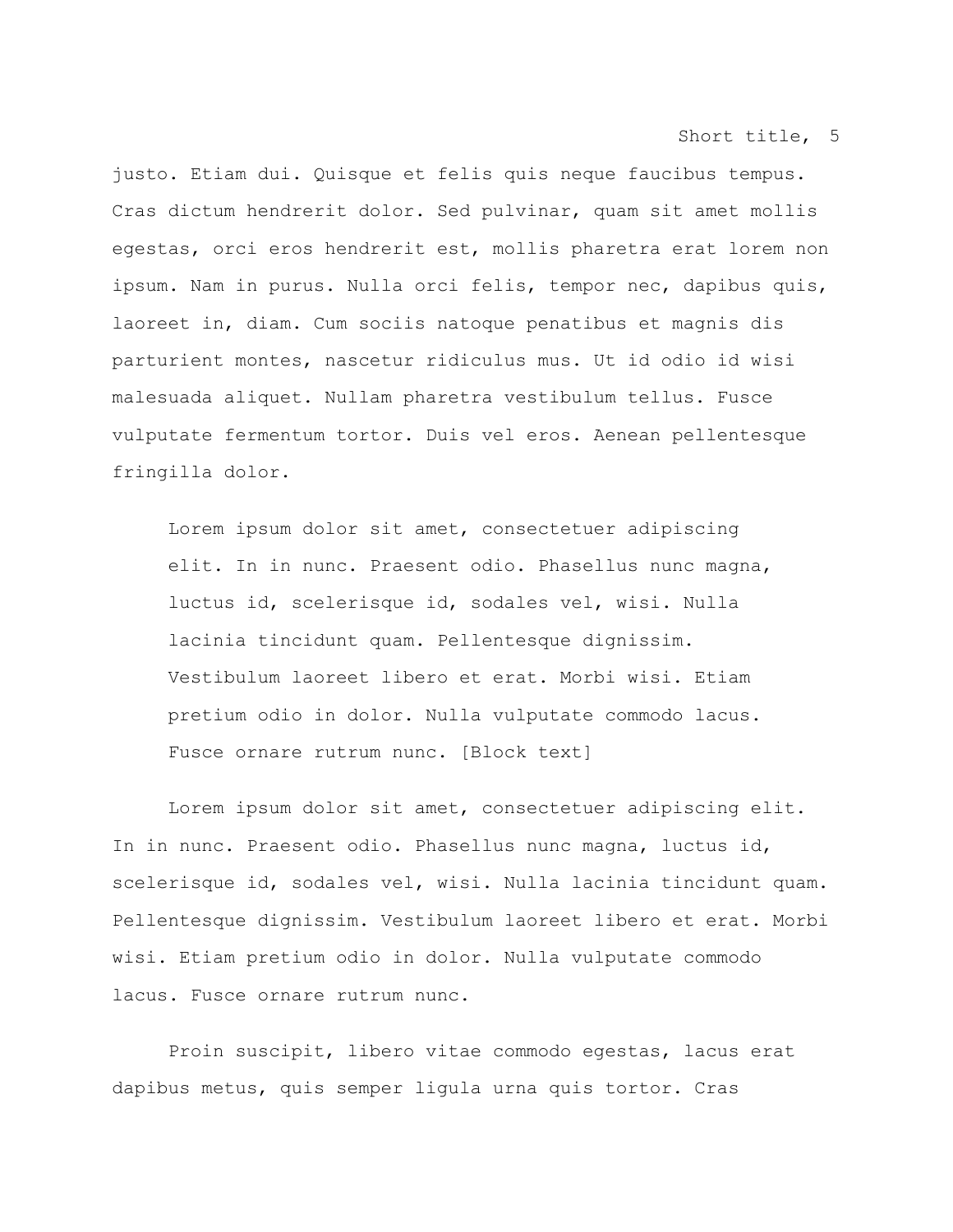nonummy, sem non placerat eleifend, urna tortor feugiat orci, tincidunt suscipit nunc orci sit amet ipsum. Duis molestie viverra sem. Nam vel mauris. Cras sit amet dui vel eros mattis laoreet. Nunc a nunc quis ligula mollis aliquam. Fusce vel nibh. Praesent rhoncus vestibulum sem. Vivamus eu diam et nibh malesuada ornare. Donec facilisis convallis est. Donec id elit in mi congue iaculis. Mauris ac sem id nibh tincidunt tincidunt. Donec nulla sem, aliquam in, dignissim vel, faucibus a, lorem. Pellentesque nunc orci, faucibus in, venenatis at, facilisis vehicula, erat. Nulla facilisi. Fusce quis quam sit amet magna suscipit venenatis. Quisque hendrerit est et nisl. Sed a ligula. Aenean sed metus. Phasellus eleifend massa id odio. Ut scelerisque faucibus tellus. Maecenas sed erat eget massa luctus sagittis. Vestibulum ultrices imperdiet mauris. Cras malesuada sapien. Nullam laoreet. Lorem ipsum dolor sit amet, consectetuer adipiscing elit. Fusce scelerisque dictum enim. Phasellus a nisl eget neque condimentum sagittis. Curabitur magna purus, hendrerit vel, euismod in, sollicitudin at, dui. Phasellus cursus ante eu enim auctor condimentum. Duis augue lectus, pretium vitae, tempor id, dapibus a, leo. Pellentesque mattis sem nec felis. Aenean turpis sem, tristique at, gravida ultrices, lobortis vel, turpis. Integer laoreet pretium magna. Vestibulum luctus facilisis justo. Etiam dui. Quisque et felis quis neque faucibus tempus. Cras dictum hendrerit dolor. Sed pulvinar, quam sit amet mollis egestas, orci eros hendrerit est, mollis pharetra erat lorem non ipsum. Nam in purus. Nulla orci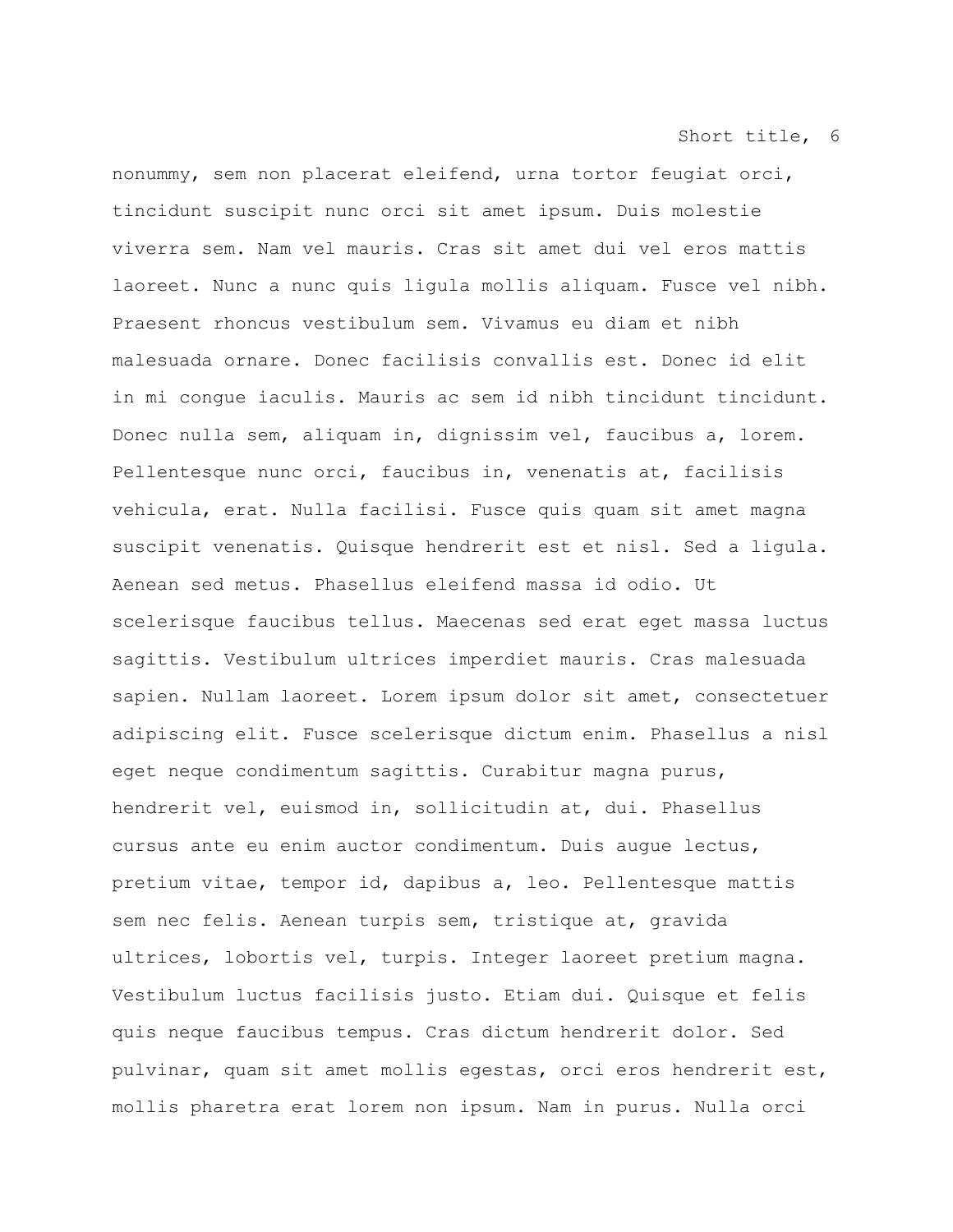felis, tempor nec, dapibus quis, laoreet in, diam. Cum sociis natoque penatibus et magnis dis parturient montes, nascetur ridiculus mus. Ut id odio id wisi malesuada aliquet. Nullam pharetra vestibulum tellus. Fusce vulputate fermentum tortor. Duis vel eros. Aenean pellentesque fringilla dolor. Aliquam magna. Etiam posuere tellus non metus. Nam placerat, nibh a suscipit vulputate, arcu nibh eleifend quam, sit amet rutrum dolor neque ac leo. Suspendisse potenti. Vivamus tristique iaculis libero. Ut ac nulla ac nulla lacinia volutpat. Vestibulum convallis dictum pede. Nullam commodo interdum risus. Aliquam lacinia. Aliquam molestie ipsum gravida augue.

Integer laoreet pretium magna. Vestibulum luctus facilisis justo. Etiam dui. Quisque et felis quis neque faucibus tempus. Cras dictum hendrerit dolor. Sed pulvinar, quam sit amet mollis egestas, orci eros hendrerit est, mollis pharetra erat lorem non ipsum. Nam in purus. Nulla orci felis, tempor nec, dapibus quis, laoreet in, diam. Cum sociis natoque penatibus et magnis dis parturient montes, nascetur ridiculus mus. Ut id odio id wisi malesuada aliquet. Nullam pharetra vestibulum tellus. Fusce vulputate fermentum tortor. Duis vel eros. Aenean pellentesque fringilla dolor.

Aliquam magna. Etiam posuere tellus non metus. Nam placerat, nibh a suscipit vulputate, arcu nibh eleifend quam, sit amet rutrum dolor neque ac leo. Suspendisse potenti.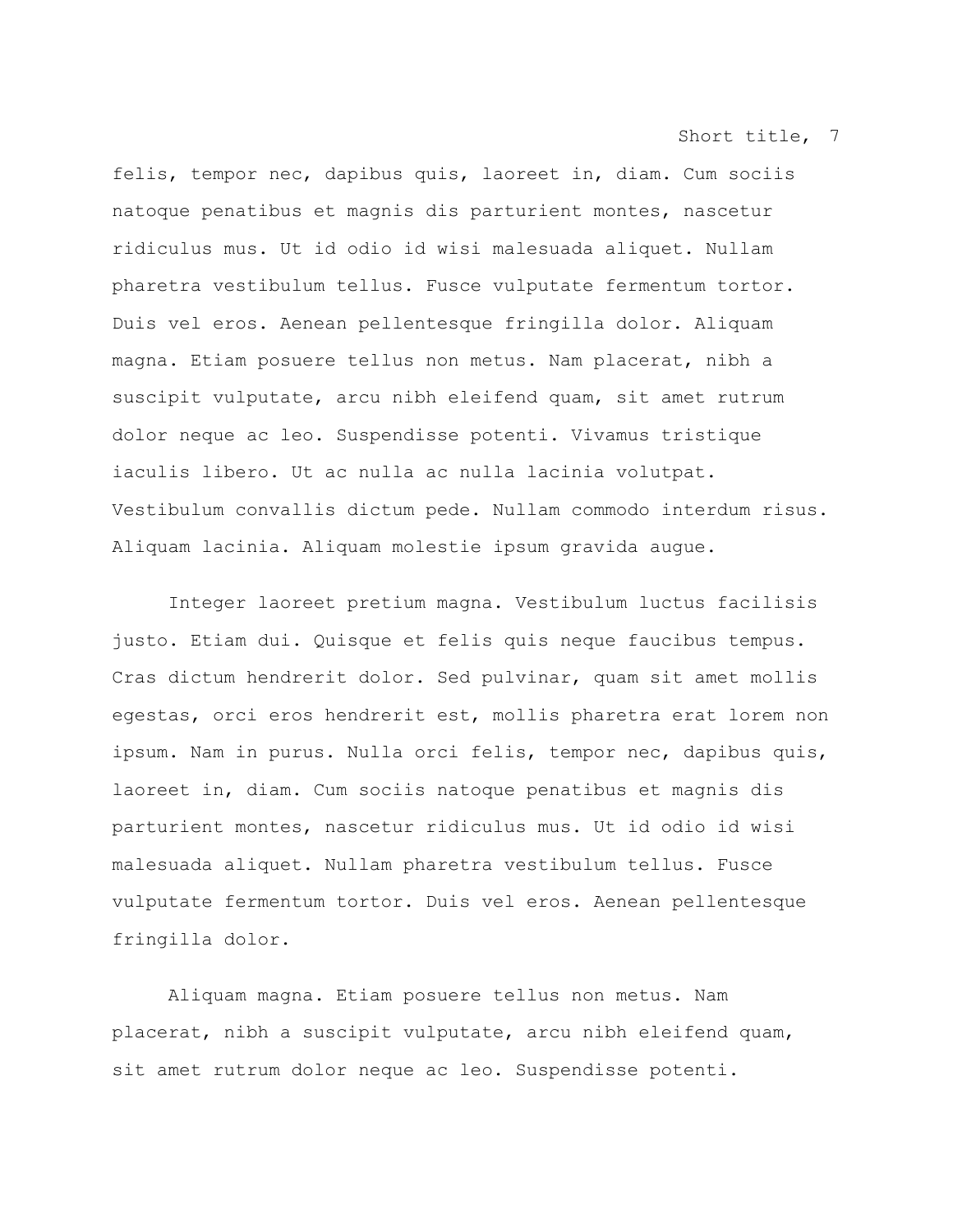#### **Literature Cited**

- Adams, L., and H. B. Adams. 1959. Black-tailed jackrabbit carcasses on highways in *Nevada, Idaho and California. Ecology* 40(4): 718-720.
- Allen, P. F. 1942. Defensive control of rodents and rabbits. *J. Wildl. Mgmt.* 6(2): 122-132.
- Anonymous. 1966. Control of the black-tailed hare (Lepus calIfornicus) with prolin baits. *Weed and Vertebrate Pest Control News*, Dec. 15, 1966. 2.
- Balser, D. S. 1964. Antifertility agents in vertebrate pest control. *Proc. 2nd Vertebrate Pest Conf.*, 133-137.
- Boyd, L. M. 1969. Checking up. *Times News*, Twin Falls, Idaho, Tues., March 18, 1969.
- Bronson, F. H., and 0. W. Tiemier. 1958. The Kansas jackrabbit. *Kansas Fish and Game* 15(3): 3-5.
- Brown, H. L. 1947. Coaction of jackrabbit, cottontail, and vegetation in a mixed prairie. *Trans. Kansas Acad. Sci.*, 50(1): 28-44. [References/Bibliography style]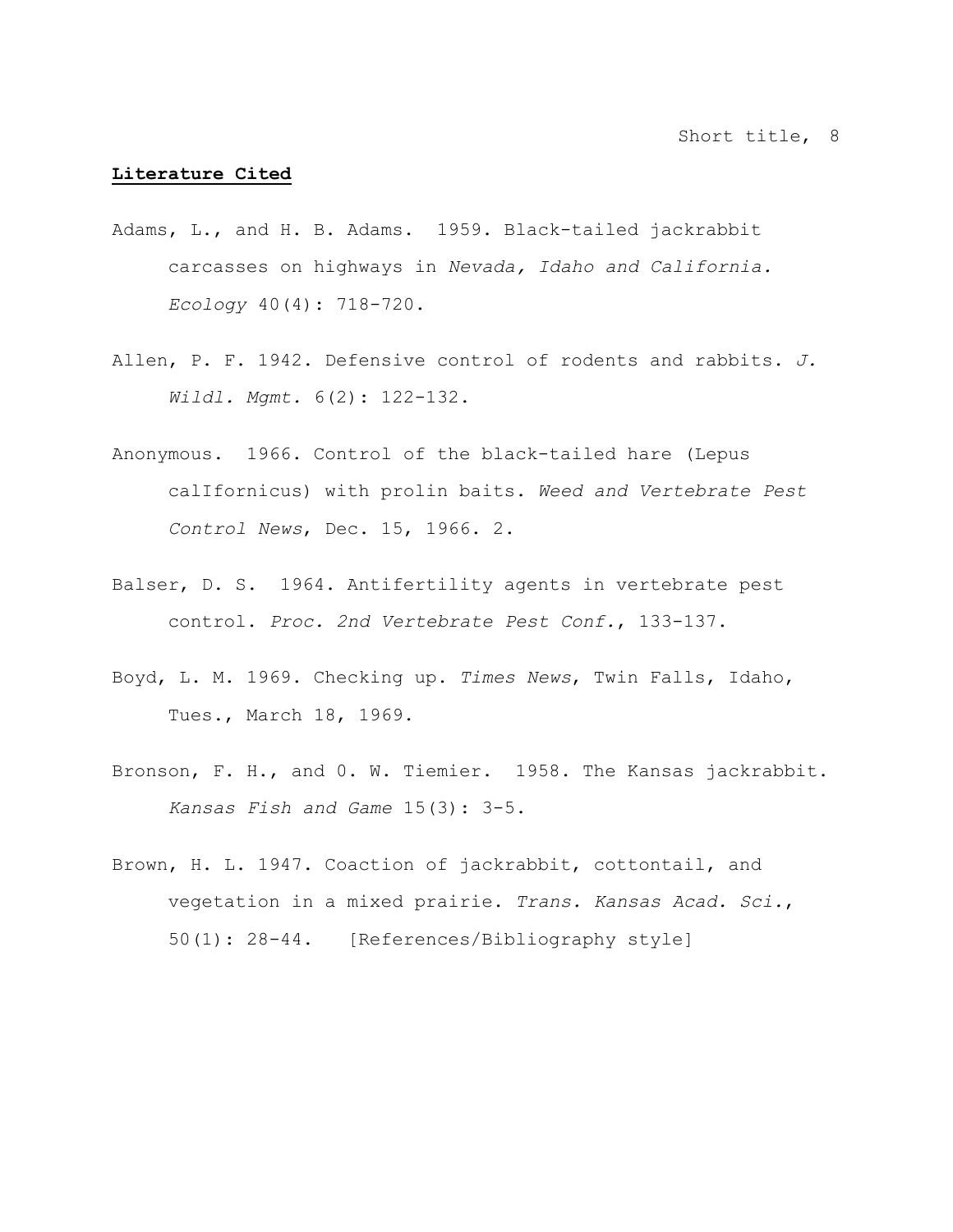#### **Design Specifications**

#### Page:

Size =  $8.5 \times 11$  inches Text Block =  $6.5''$  x  $8.7''$ 26 lines per page, 65 characters per line = 1,690 characters per page (maximum)

 Average page contains 250 words. 1 page of this manuscript will make approximately .6 book pages (in 6"x9" monograph size) or .7 pages (in 5"x8" size). So, 300 pages of this style manuscript would make a book of approximately 180 pages (or 210 pages in the smaller format).

#### Margins:

```
Top (to header) = 1''Top (to text block) = 1.33''Bottom (from footer) = 0''Bottom (from text block) = 1''Left = 1''Right = 1''
```
## Type:

All type is Courier New 12-point on a 24-point line height [This is equivalent to double-spaced, but actually different from what MS Word produces if you select double-spacing under Paragraph > Format.]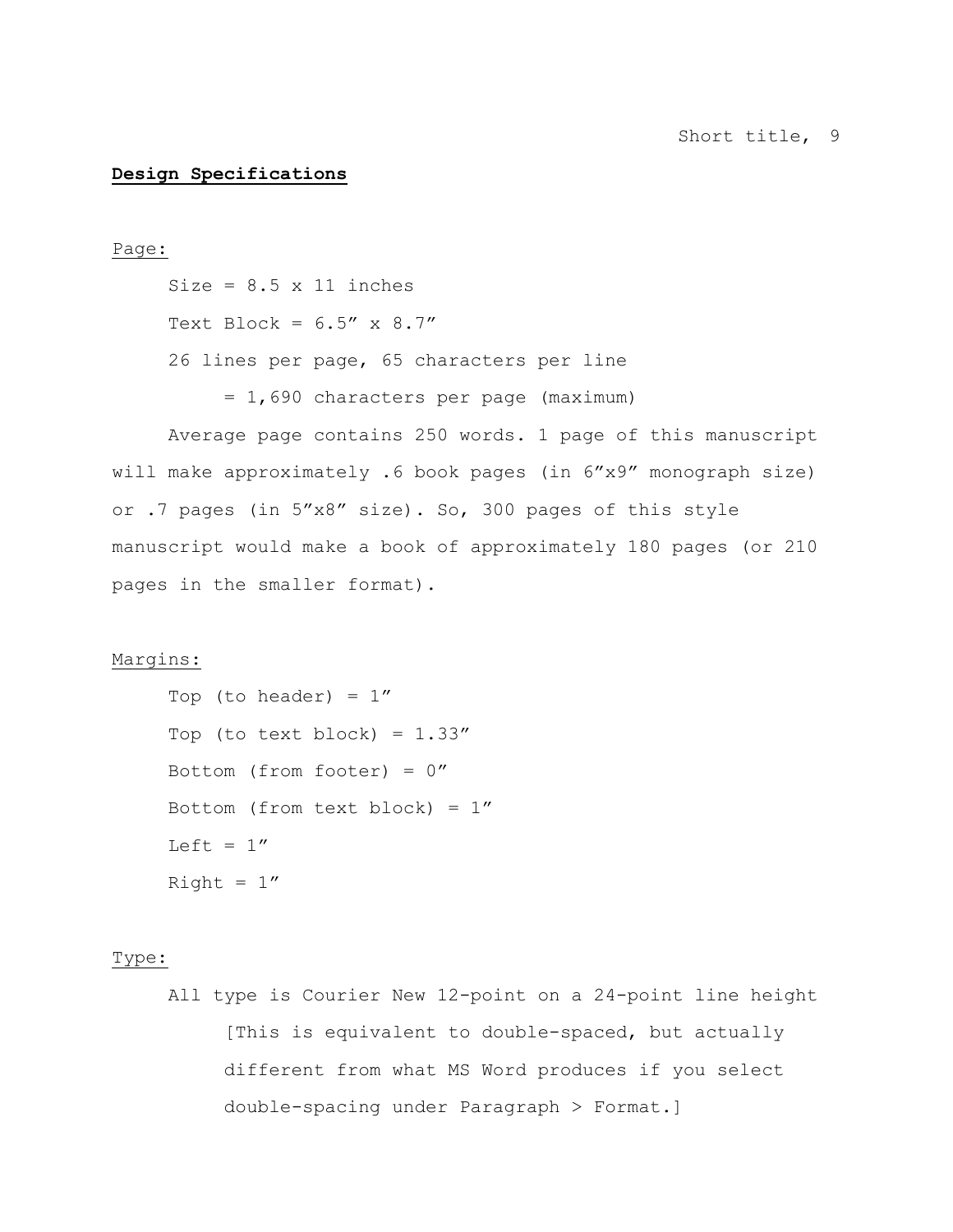**Author**: alignment = Left; 24 points space after

- **Block Text**: alignment = Left; left & right margins indent .5"; no paragraph indent; 12 points space after
- **Body Text**: alignment = Left; first line indent = .5"; 12 points space after
- **Endnote Text**: alignment = Left; first line indent = .5"; 12 points space after
- **Footer**: not used in this design
- **Header**: alignment = Right (use of short title in the header is recommended, rather than the author's name, because the publisher or typesetter may have more than one book in production by "Smith," "Jones," "Chan," or even "Zukowski")
- **Heading 1**: Type = bold + underlined; alignment = Left; 24 points space before, 12 points space after
- **Heading 2**: Type = bold; alignment = Left; 24 points space before, 12 points space after
- **Heading 3**: Type = underlined; alignment = Left; 24 points space before

**Normal**: alignment = Left.

**Page Number**: alignment = Right (top of page)